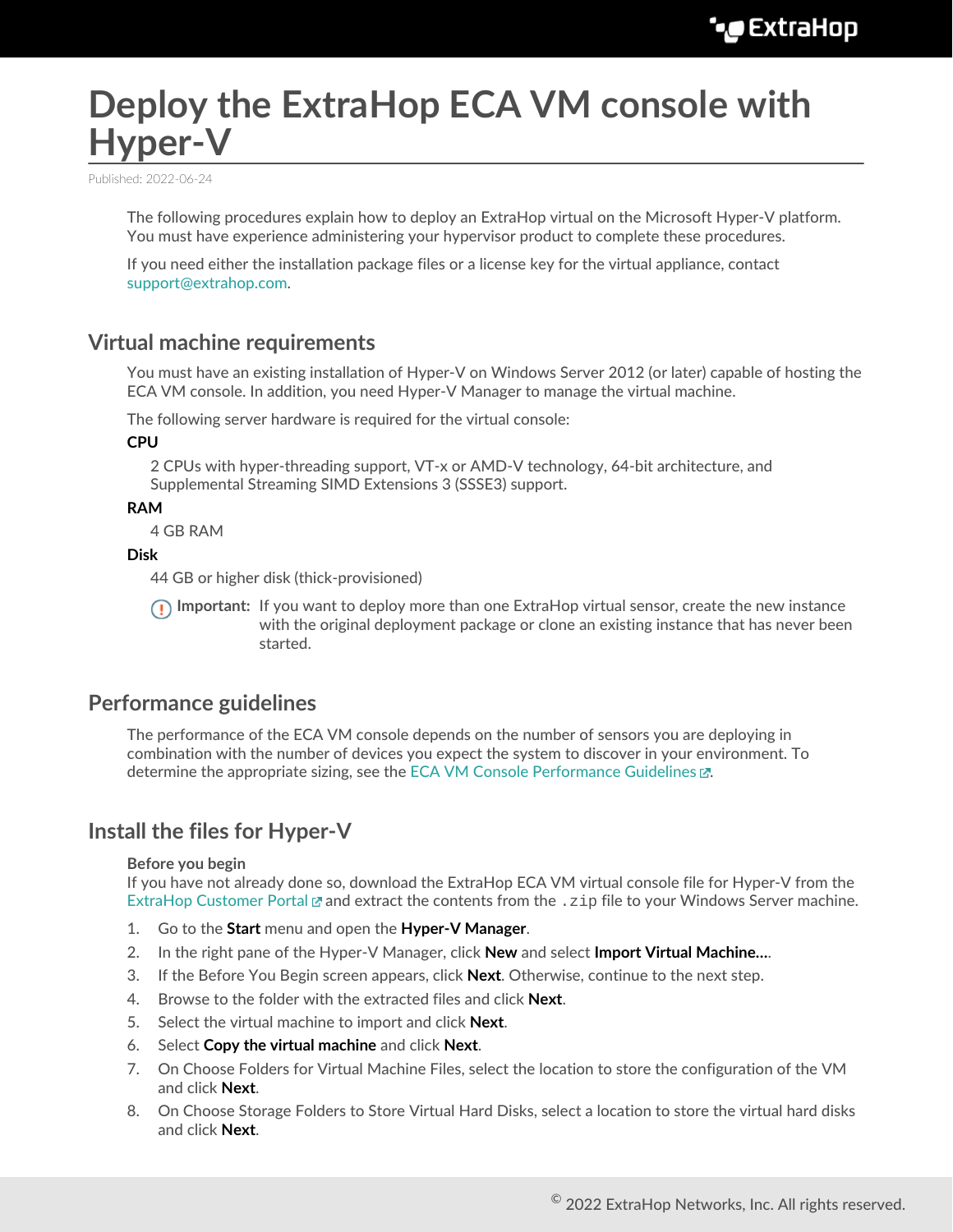- 9. On the summary screen review your choices and then click **Finish**.
- 10. Wait several minutes for the files to copy.
- 11. In the Virtual Machines list, right-click the virtual machine and select **Start**.
- 12. Right-click the virtual machine again and select **Connect**.
- 13. Click the green start button at the top of the screen and wait for the login prompt.

File Action Media  $\begin{array}{c|c|c|c|c|c} \hline \textbf{a} & \textbf{0} & \textbf{0} & \textbf{0} & \textbf{0} \end{array}$ 

- 14. At the login prompt, type shell and then press ENTER.
- 15. At the password prompt, type default, and then press ENTER.
- 16. Run the show ipaddr command to display the IP address of the console. You need the IP address to apply the ExtraHop license in the next procedure.



**Note:** If your network does not support DHCP, see [Configure a Static IP Address](#page-1-0) to set a static IP address.

## <span id="page-1-0"></span>**Configure a static IP address through the CLI**

The ExtraHop system is configured by default with DHCP enabled. If your network does not support DHCP, no IP address is acquired, and you must configure a static address manually.

**Important:** For deployments that include a sensor that is connected to an ECA VM console, we strongly recommend configuring a unique hostname  $\mathbb{E}$ . If the IP address on the sensor is changed, the console can re-establish connection easily to the sensor by hostname.

- 1. Access the CLI through an SSH connection, by connecting a USB keyboard and SVGA monitor to the physical ExtraHop appliance, or through an RS-232 serial (null modem) cable and a terminal emulator program. Set the terminal emulator to 115200 baud with 8 data bits, no parity, 1 stop bit (8N1), and hardware flow control disabled.
- 2. At the login prompt, type shell and then press ENTER.
- 3. At the password prompt, type default, and then press ENTER.
- 4. To configure the static IP address, run the following commands:
	- a) Enable privileged commands:

#### enable

- b) At the password prompt, type default, and then press ENTER.
- c) Enter configuration mode:

configure

d) Enter the interface configuration mode:

interface

e) Run the  $ip$  command and specify the IP address and DNS settings in the following format:  $ip$ ipaddr <ip\_address> <netmask> <gateway> <dns\_server> For example:

ip ipaddr 10.10.2.14 255.255.0.0 10.10.1.253 10.10.1.254

f) Leave the interface configuration section:

exit